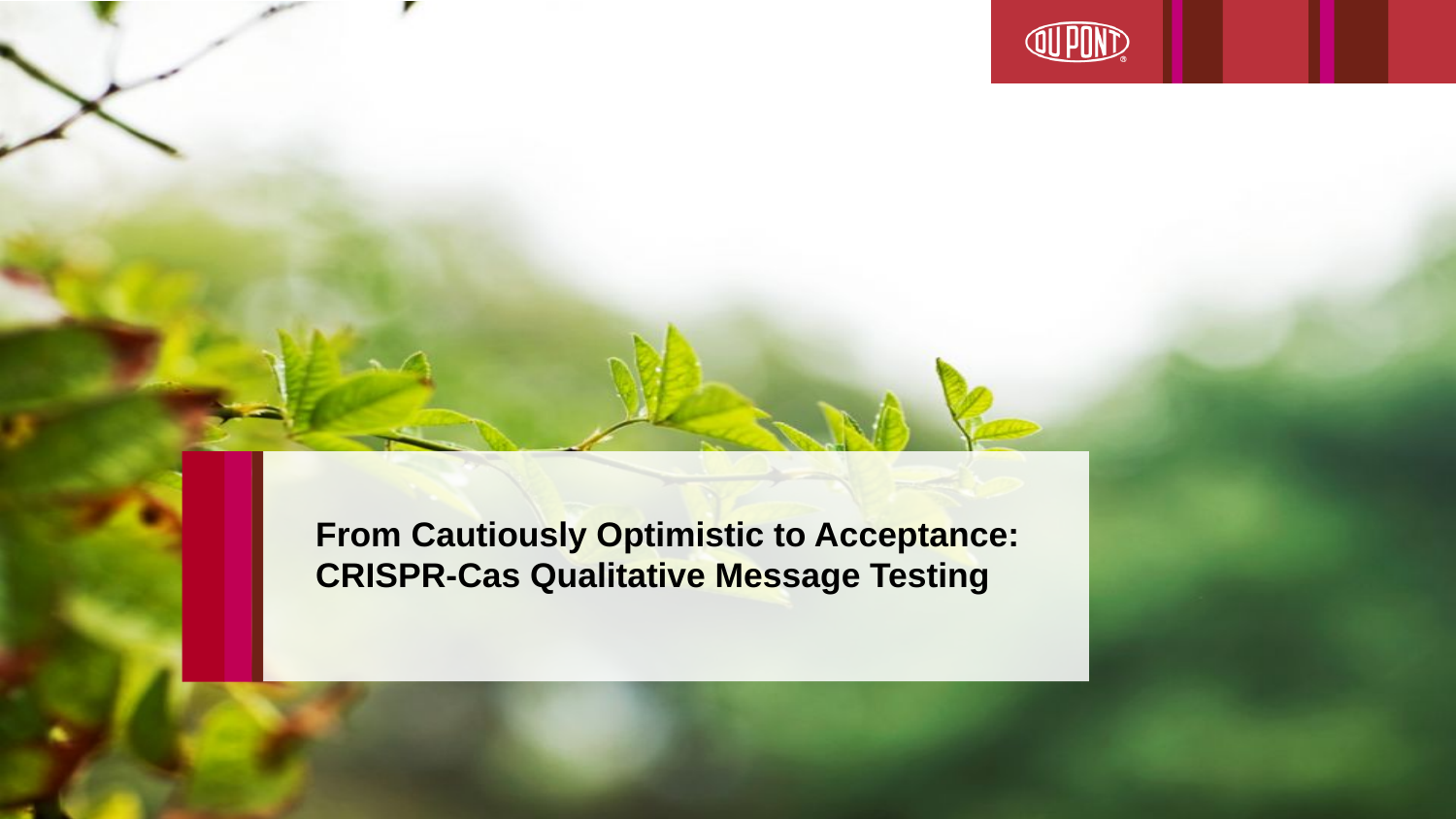# **Objective:**

Use learnings from Phase 1 Testing to:

•Confirm the right consumer-friendly language to use when talking about CRISPR-Cas with the non-scientific community.

•Uncover key terms, context and areas of use that appeal to the public and could earn permission and social license for CRISPR-Cas.

© 2016 PHII 2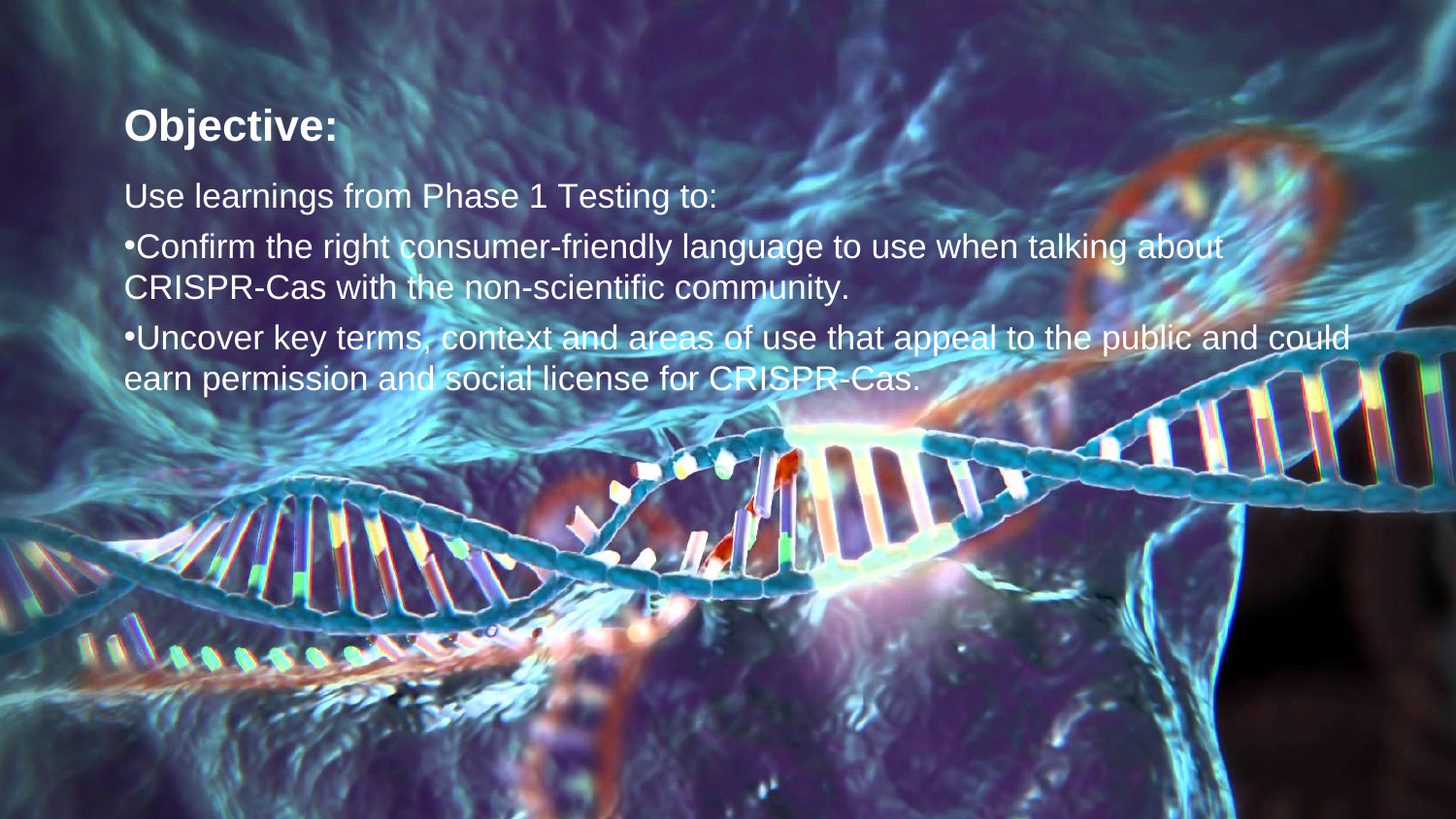

### **Methodology**

•Conducted two phases of Bulletin Board Focus Groups:



### **Influential Americans Audience Definition**

•Consumers ages 18 and older who participated in **three or more** influential activities over the past 12 months\*:

–Shared your opinion at a public meeting on a town or community issue

–Served on a committee for any civic or non-profit organization

–Served as an officer for a civic, non-profit or community organization

–Wrote a letter or email to a newspaper/magazine or called a live radio or TV show

–Made a speech to more than 10 people

–Been a member of a group for better government

–Written an article for a publication

–Worked for a political party

–Been a member of a non-profit or non-governmental organization

–Expressed your views publicly about an issue online, using a "blog" or similar online chat forum

 $\frac{1}{2016}$  PHII 3.3 Population \*Note this segment makes up 10%-15% of the U.S. population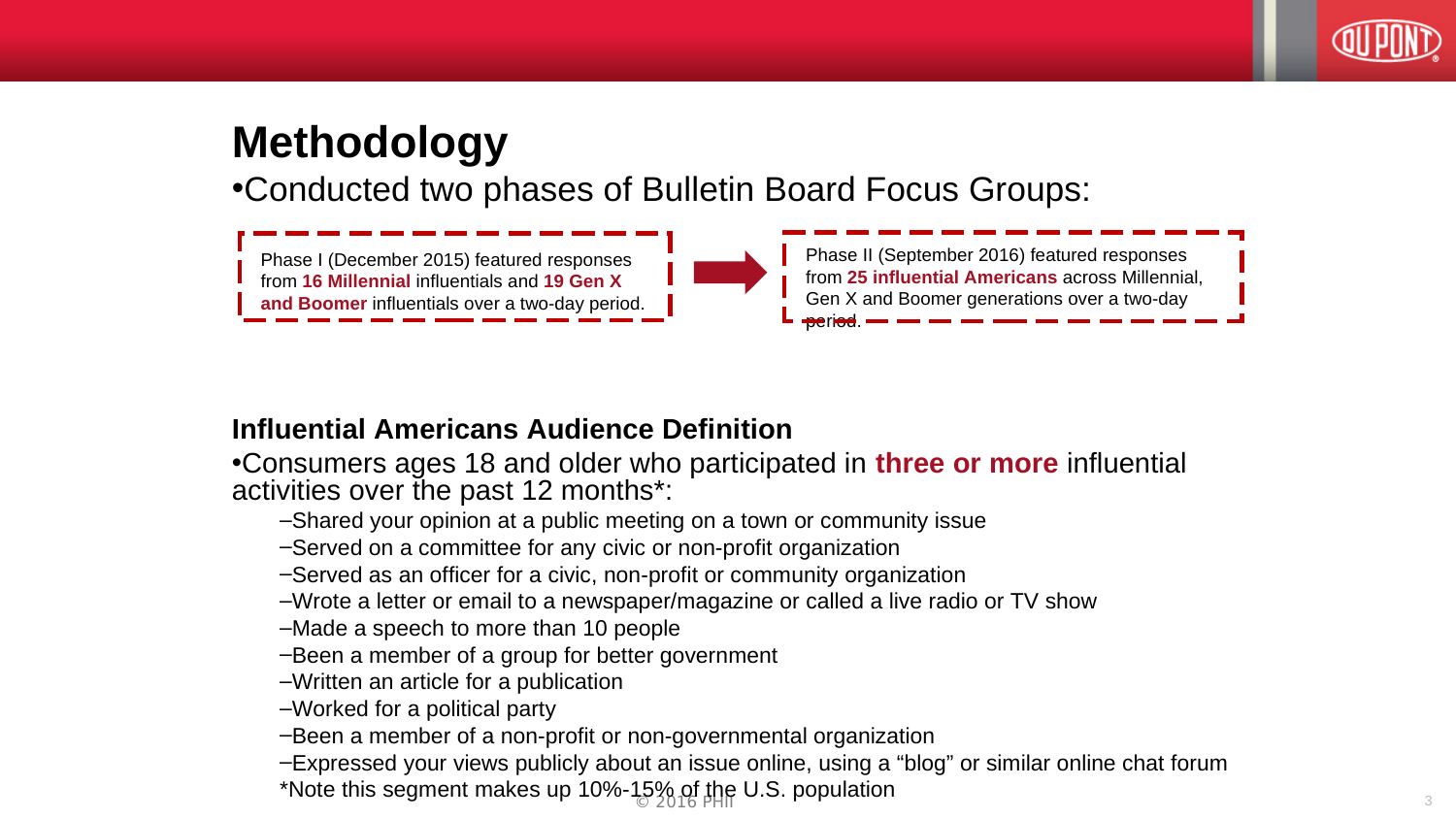

# **Phase I: Findings Still Apply**

- 1. Respondents are **cautiously optimistic** and appreciate the potential benefits but **question the long-term effects**.
- 2. Respondents are eager to **learn more before endorsing or denouncing** this technology.
- **3. Scientific explanations do not appeal** to respondents. Messaging with straightforward layman's terms resonates most.
- 4. Respondents want **products created naturally**. Although the term 'natural' is perceived differently by different people, many respondents say food should not be altered and modifications could have unforeseen ramifications.
- 5. Respondents have **little-to-no understanding of plant breeding**. Some did not know plants are bred at all. Scientific knowledge is completely lacking.
- 6. Respondents express a need to **'keep chemicals out of food'** and question **CRISPR-Cas's role in the use of chemicals** in agriculture.
- 7. Some respondents have **heard of CRISPR-Cas**, but were unable to articulate its purpose.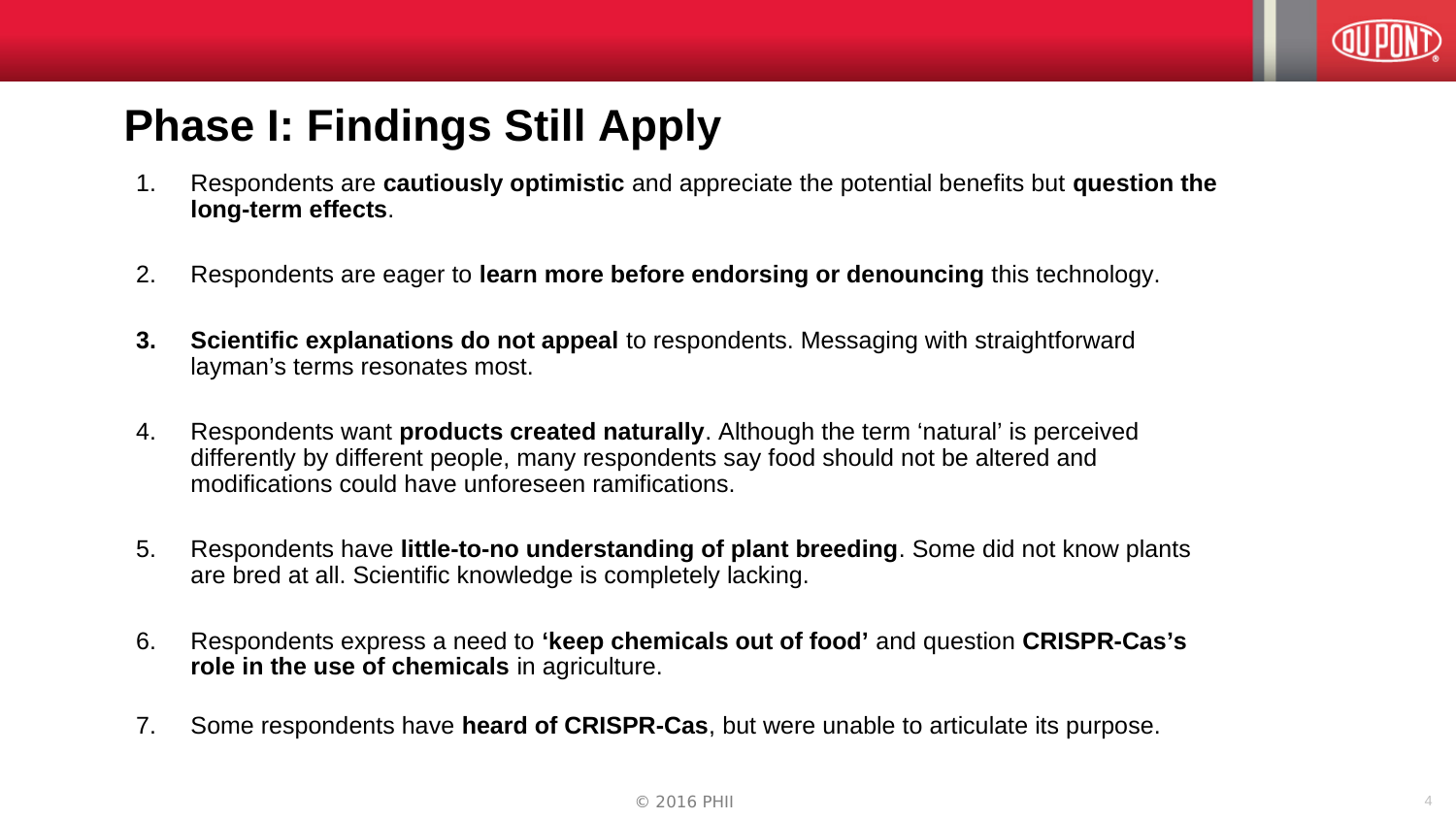

# **Phase II Findings: Key Areas**

More positive to Phase II messages than Phase I:

### **1.Sustainability / Feeding the World / More with Less**

- Favor **sustainability messaging** that addresses environmental and agricultural challenges.
- **Feeding a growing population is seen as an unfulfilled claim by** GMO supporters.
- Recognize the immediate benefit of using CRISPR-Cas to help **grow more food using fewer resources or less pesticides.**

### **2.Gene Editing / Playing God**

• **"Editing" and "altering" food, people and animals met backlash and fear** that CRISPR-Cas technology will **change nature or "play God."** 

### **3.No Foreign DNA**

- Respondents react positively to the fact that CRISPR-Cas **"doesn't introduce foreign genetic material/DNA."**
- Generally, they make **no distinction between "genetic material" or "DNA."**

### **4.Analogies**

• T**urned off by the use of "nature's scissors," "scalpel" or any cutting analogy,** citing that it is an oversimplification of a complicated process.

### **5.Dislike and Disbelief of Plant Breeding**

• No **relevance of historical context** such as "for 10,000 years" or "for thousands of years"; some don't even believe it's true.

### **6.Beyond Agriculture / Animal Agriculture**

• Strong reaction to CRISPR-Cas used in animal agriculture, including creating hornless cattle that can reduce the suffering of human handlers and the animal, thus resulting in an industrially beneficial scenario; the majority of respondents disagree with the practice.

### **7.DuPont's Commitment**

• Respondents are generally **comfortable** with DuPont's use of CRISPR-Cas to benefit society, but there is s**kepticism around profitability**.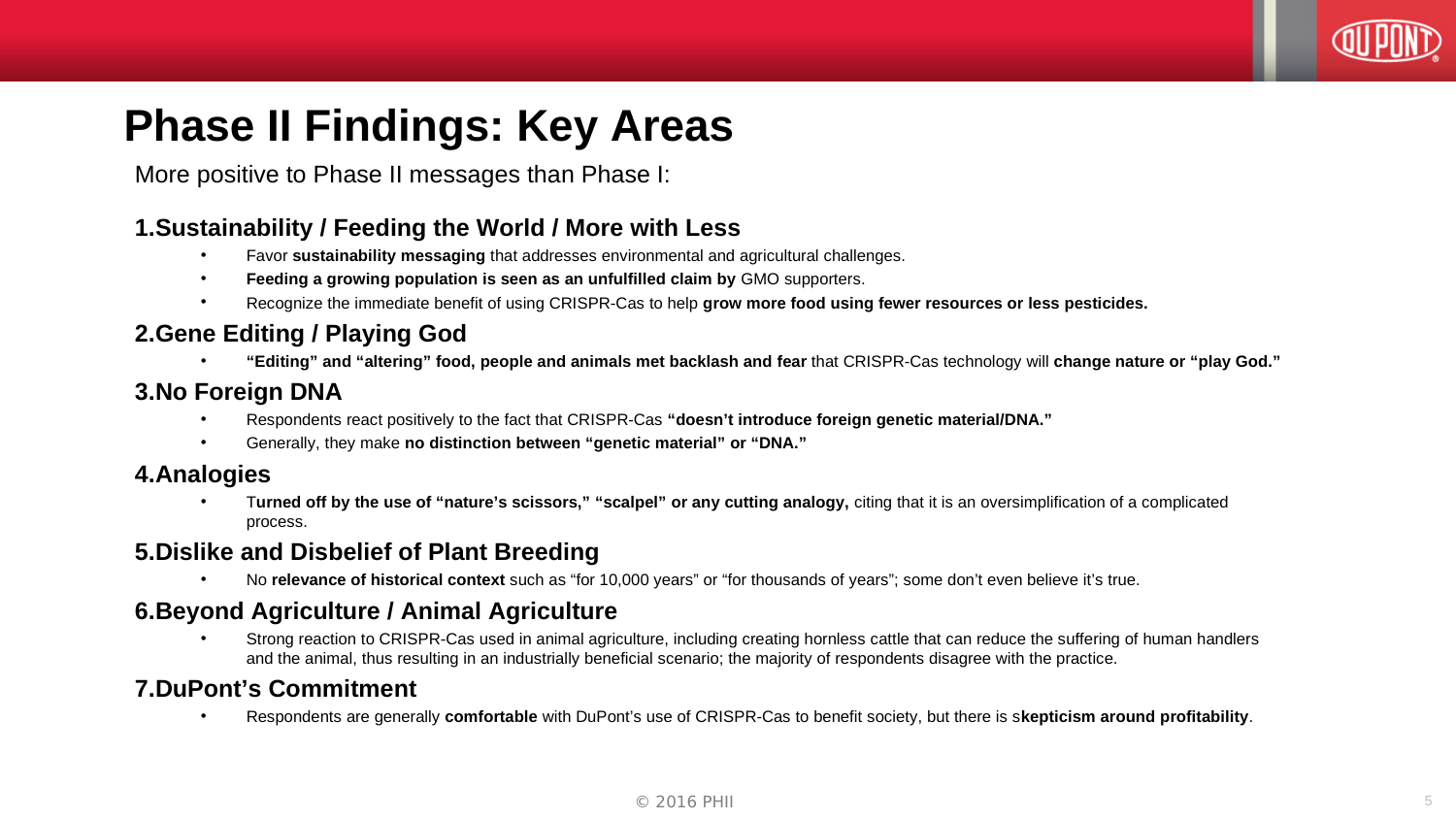

# **Words to Use and Words to Lose (or Use Sparingly)**

# Favorable

- Help farmers manage environmental challenges
- Protect plants
- Help plants cope
- Includes no foreign DNA
- Based on a natural process
- Next iteration
- Improve plants
- Drought tolerance
- Grow more food with less water, fewer resources
- Relying on biology rather than chemicals
- Reduce pesticide use

# Negative

- Advanced plant breeding technology
- Plant breeding
- For thousands of years
- Feed a growing population
- Edit genes, alter genes
- Animal agriculture examples e.g., hornless cattle

# Mixed Reaction:

• Recode (some liked recoding or "hacking" approach implying making it better, e.g., life hack)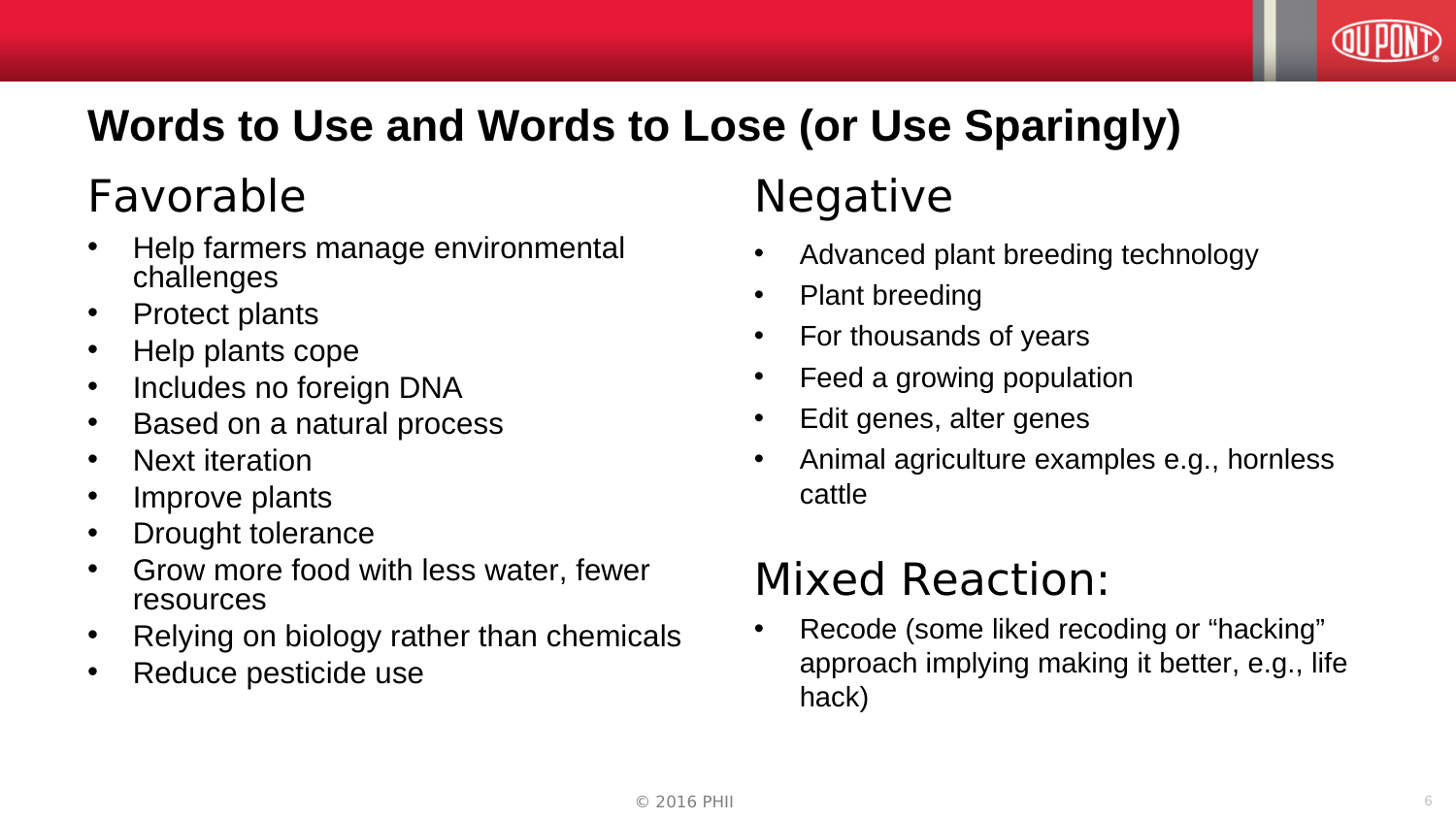

### **Insights to Recommendations**

### Scientific and industry jargon alienates

• Use consumer-friendly terms like "improve" rather than "gene editing."

### Limited understanding of science

. Lead with context consumers believe, not the science.

### Feeding the world isn't a challenge people believe

. Highlight believable challenges: farmers producing more food using limited resources given changing climates, drought.

#### Dislike or disbelief of plant breeding

.Do not lead with plant breeding and limit use.

•Consumers don't believe the 10,000 year history, instead focus on "what's always been done" without specifics.

### Natural process is favored

\*Emphasize words such as "no foreign DNA" and "based on a natural system."

### Chemicals are a significant concerns

.Highlight role in reducing pesticide use.

### DuPont's commitment is a good start

•Respondents like the commitment but want to acknowledge for-profit nature, address smaller farmers and offer concrete examples.